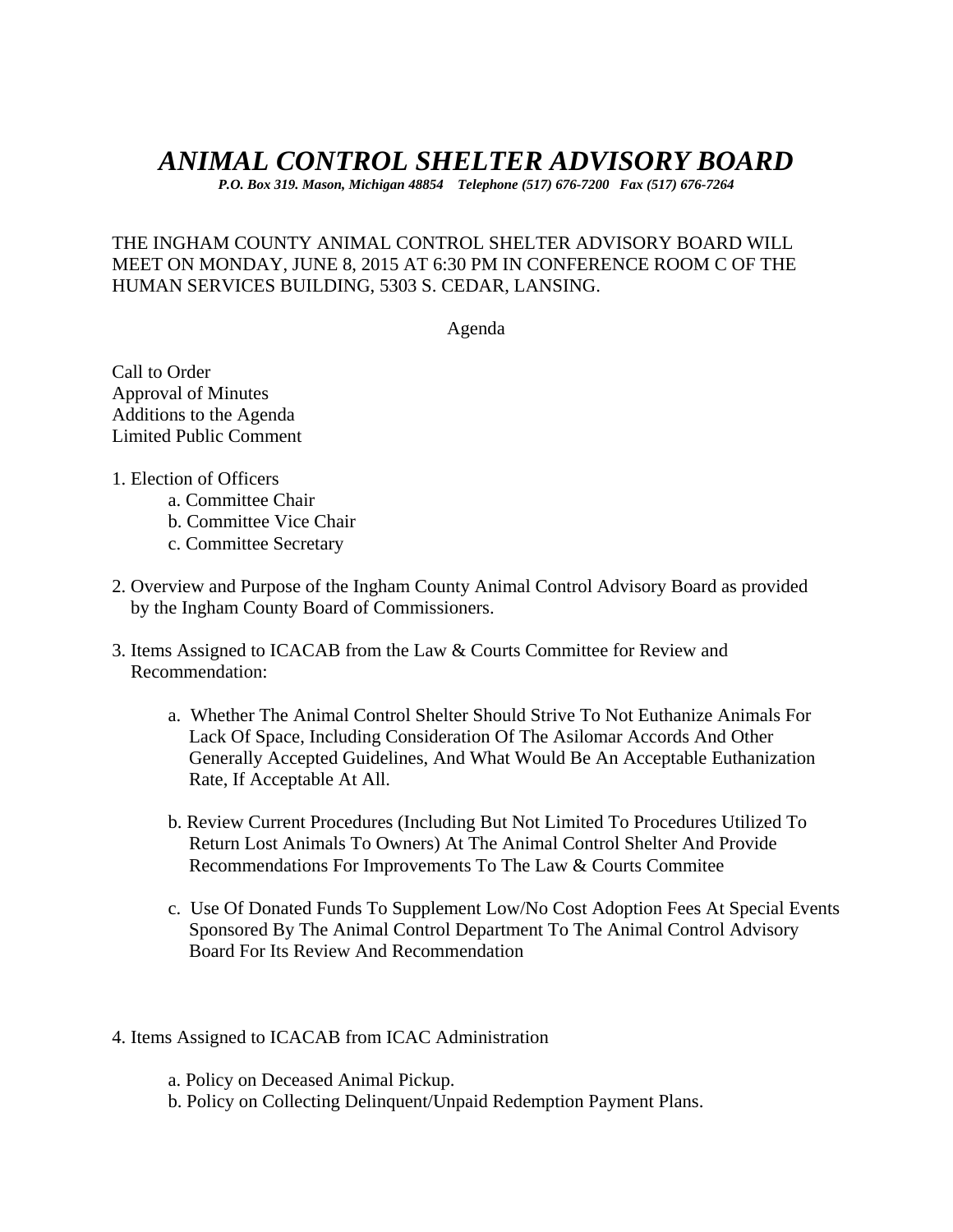- c. Policy on Chemical Capture.
- d. Policy on Euthanasia.
- e. Policy on use of Oleocapsicum Resin Spray by Animal Control Officers.
- f. Policy on use of Bite Sticks by Animal Control Officers
- g. Necessary Criteria for New Animal Shelter Land Acquisition.

#### 5. ICACAB Members Items

6. ICAC Director's Report

Announcements Public Comment Adjournment

.

#### **IF YOU WILL NOT BE AT THE MEETING, PLEASE CONTACT THE BOARD OF COMMISSIONERS' OFFICE AT (517) 676-7200**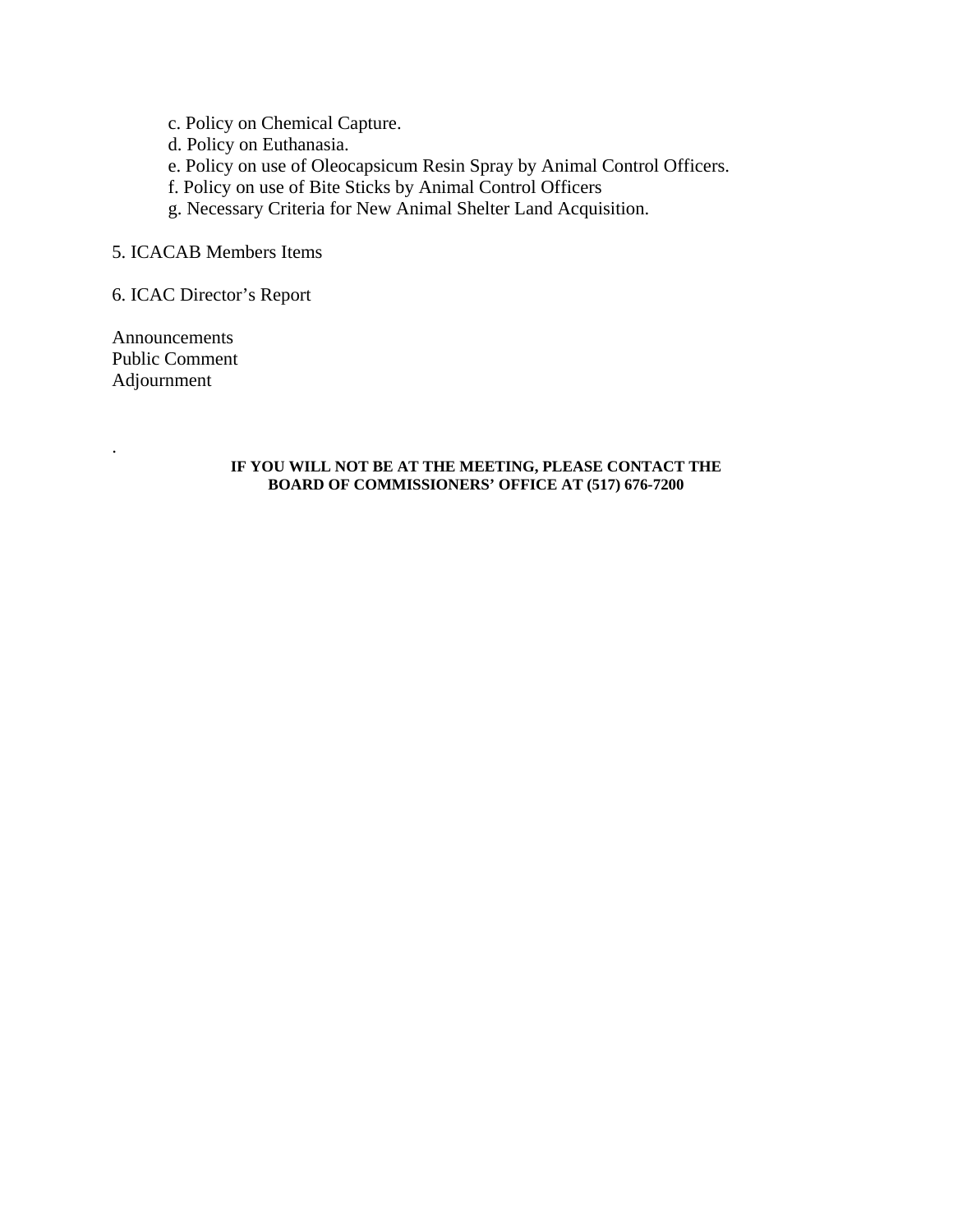# **Animal Control Shelter Advisory Board**

# **Meeting Minutes of March 23, 2015**

Members attending: Angela Bouler, Lorna Elliot-Egan, Tom Hess, Maria Illiopoulou, Teresa Lippert

Staff attending: Anne Burns, Andrew Seltz

The Ingham County Animal Control Shelter Advisory Board meeting of March 23, 2015 was called to order by Vice Chairperson Angela Bouler at 6:30 p.m. in Conference Room C of the Human Services Building at 5303 S Cedar Street in Lansing, Michigan.

Approval of the January 26, 2015 Minutes

The minutes were approved.

Additions to the Agenda

- 5. Shotguns
- 6. Connie Page
- 1. Introduction of Members

Tom Hess and Maria Illiopoulou were introduced.

#### 2. Election of Officers

Lorna Elliot-Egan was elected as Chair; Teresa Lippert was elected as Secretary.

#### 3. Directors Report

Upcoming events were announced including Big Mutt Madness, The Humanitarian Awards, Woofer Walk, and adoptions at The Detroit Zoo. Free Rabies & vaccinations continue at The Outreach Center.

It was announced that the MSU Vet Club visited the shelter and did some spring cleaning, along with baths and trimming nails. They are interested in helping more.

Animal statistics for January 2015 were distributed.

A comparison between counties of pricing for redemptions, licensing, and adoption fees was also distributed.

Director Seltz is submitting a memo to The Finance and Law & Courts Committees requesting he have discretion of adoption fees according to capacity of the shelter. The board supports this.